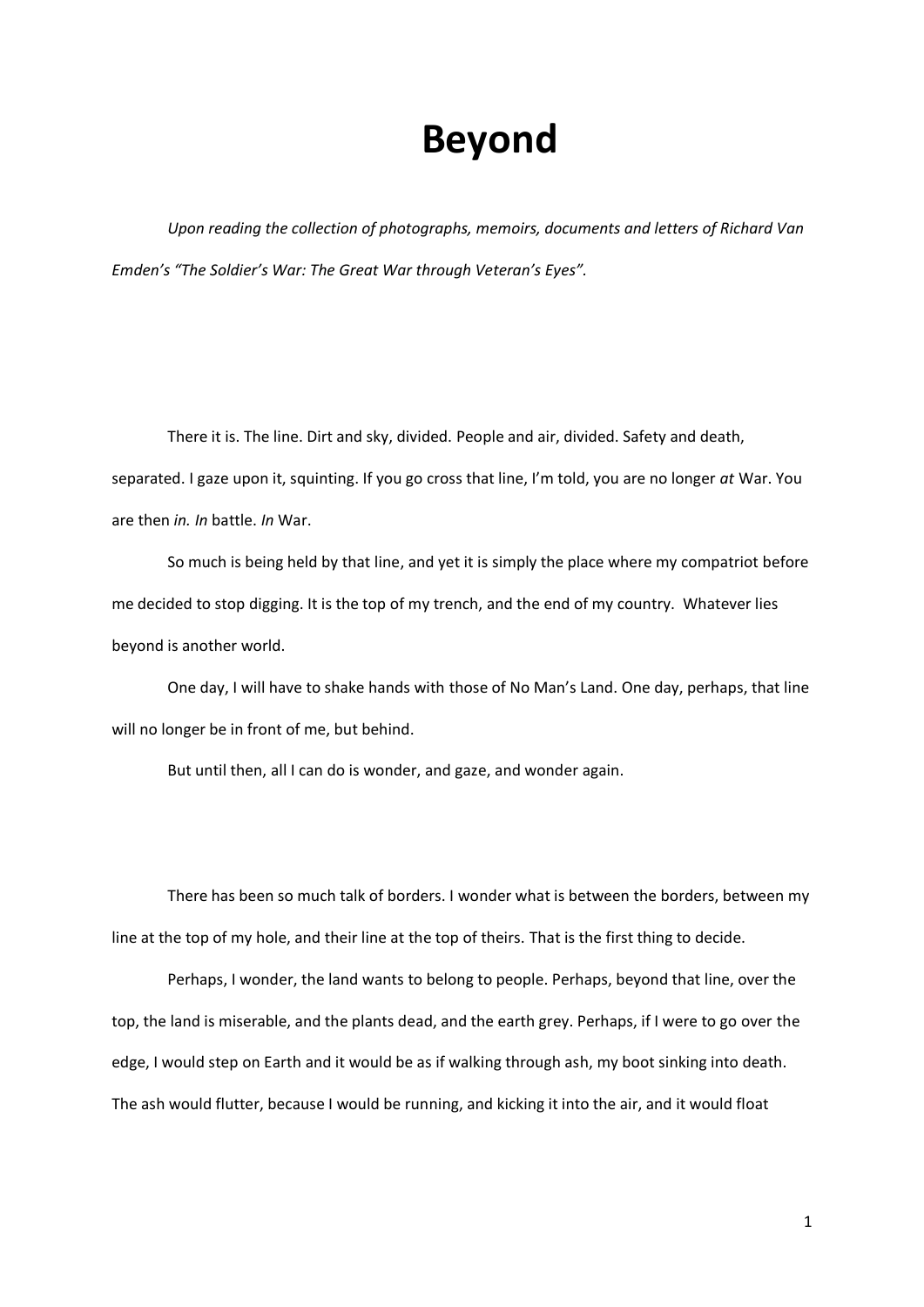behind me like dust in a beam of sunlight, black and white and grey and black, shredded photographs, shrapnel of ghosts.

Maybe, if the earth is dead, you could plunge your hand into it and discover more death, skulls and bones of the ancient and recent. The more I picture it in my mind, the more I see it as a volcanic wasteland, in which lava has ripped through the landscape in a river, dividing countries with a thick, smothering, black paintbrush. What, then, is left? Are puddles in Mo Man's Land steaming with the energy of Earth's fire, or are they cold and stagnant, like the one beneath my feet? Have the rocks been blasted into blackened shadows? Or could they be crystals, jewelling for the victors?

I wonder, I wonder. No one talks of Beyond, just of the enemy, and so I am left with the landscapes of my mind.

There is so much waiting, so much time for fantasies.

Perhaps it is not dead out there. Perhaps a Land of No Man is a happy land.

Beyond could be a territory rejoicing in its freedom from us and our fingertips. The land could be a lush green, in which plants never thirst for sun or rain, in which woodland creatures race through a panoply of spring flowers. Sun, I wonder, could be blessing this unviolated country just as it is sending clouds over France, for it favours this manless greenery, nostalgic for ancient times, before the universe was claimed by people.

What then, of us, the characters who will cross this unpopulated country? Will we, before we meet enemies and traitors, feel blessed to walk on such land, for it has been for the briefest of times unburdened by humanity? Perhaps it is the case that if I was to wander through such idylls I would be happy to meet my death, because any death is simply giving our Earth an inch more of itself.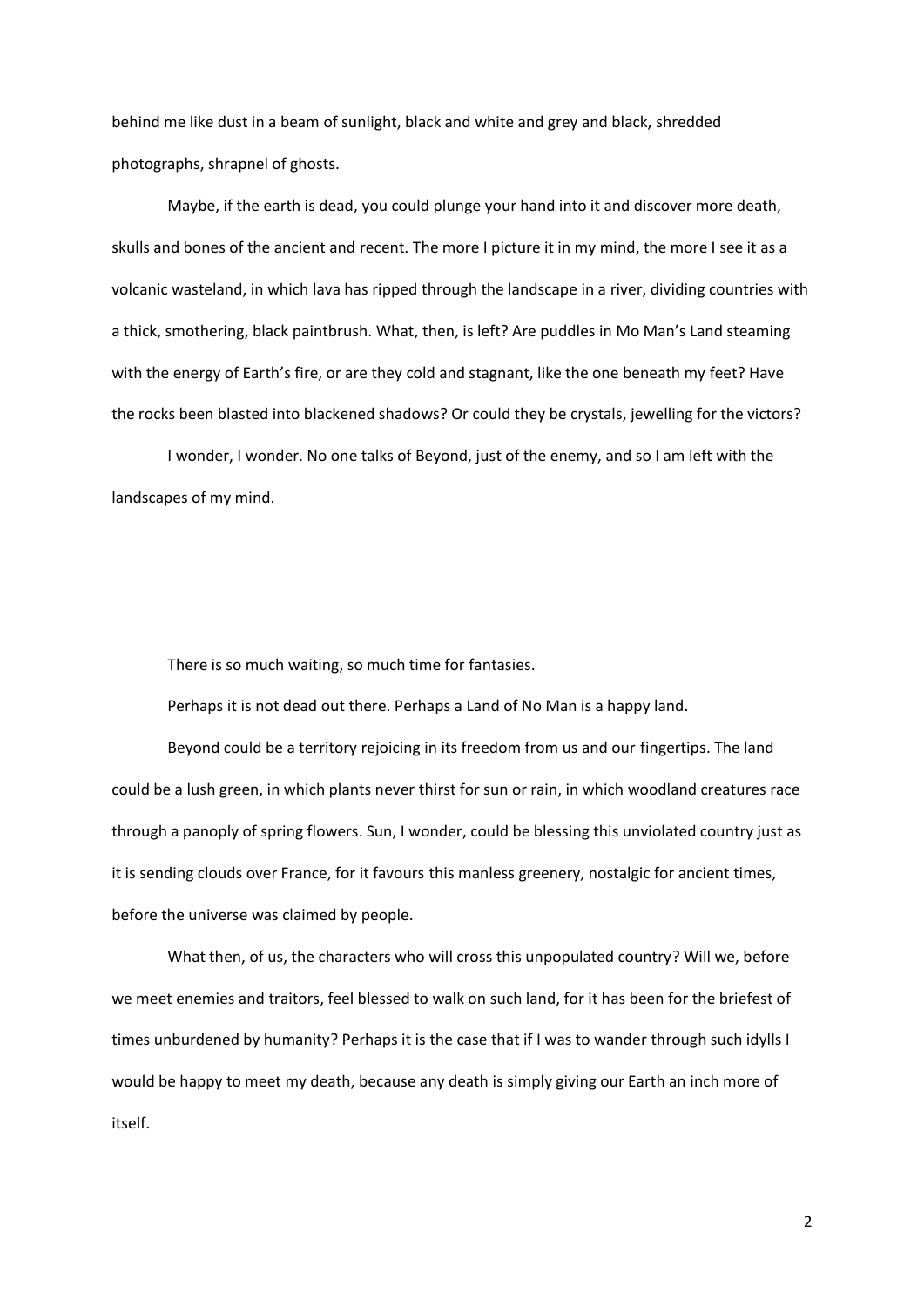If that is the case, I wonder whether the air will taste of freshness. I wonder whether I, stepping out into such a Levant, shall look behind me, and see the cracks of the earth like the aftermath of some disaster, and see the smoke of cigarettes and guns waft out of the holes and think, *Thank God, here is a land worth fighting for.*

Sometimes, when I am here, gazing at that ridge, the thought crosses my mind that what lies Beyond could be no mystery. After all, it may be a battlefield like all the others, like Bosworth, like Waterloo.

I remember the battlefields I used to read about as a child, not that long ago. I used to devour those books about war, collecting dust on the shelf. They never depicted the battleground in detail, but I always knew what they looked like nevertheless. So it is my turn now, to picture the warriors; then, perhaps, the image of the battleground will materialise.

I try to imagine it as just a space, an empty canvass. Into it step heroes and warriors, whose swords shine with sunlight or glisten with thundering rain. The evil knight's blade is scraped out of its sheath, while the heroes' sings to be taken into the air. The steeds are loyal, ready to carry their companions into underworlds, even puffing impatiently and baring their teeth. The battlecries ring out as the warriors charge towards one another, their armour rattling with the bounding gallop, and then comes the first blow, a mighty clash as weapon bites weapon, and they are flung to the ground. They dance to their feet, and wheel their blades through the air, hoping to stab at the heart of the opponent.

And where are they, such warriors? At the foot of castles and caves, where lakes and fields and haunted woods meet and growl at each other. More borders, more separations. All of these features could inhabit the world Beyond, or none.

Looking at that line, or placing my ear upon the Earth, I can tell that my dreams are failing, that even my imaginations are not getting a glimpse of No Man's Land. And yet, when all is different,

3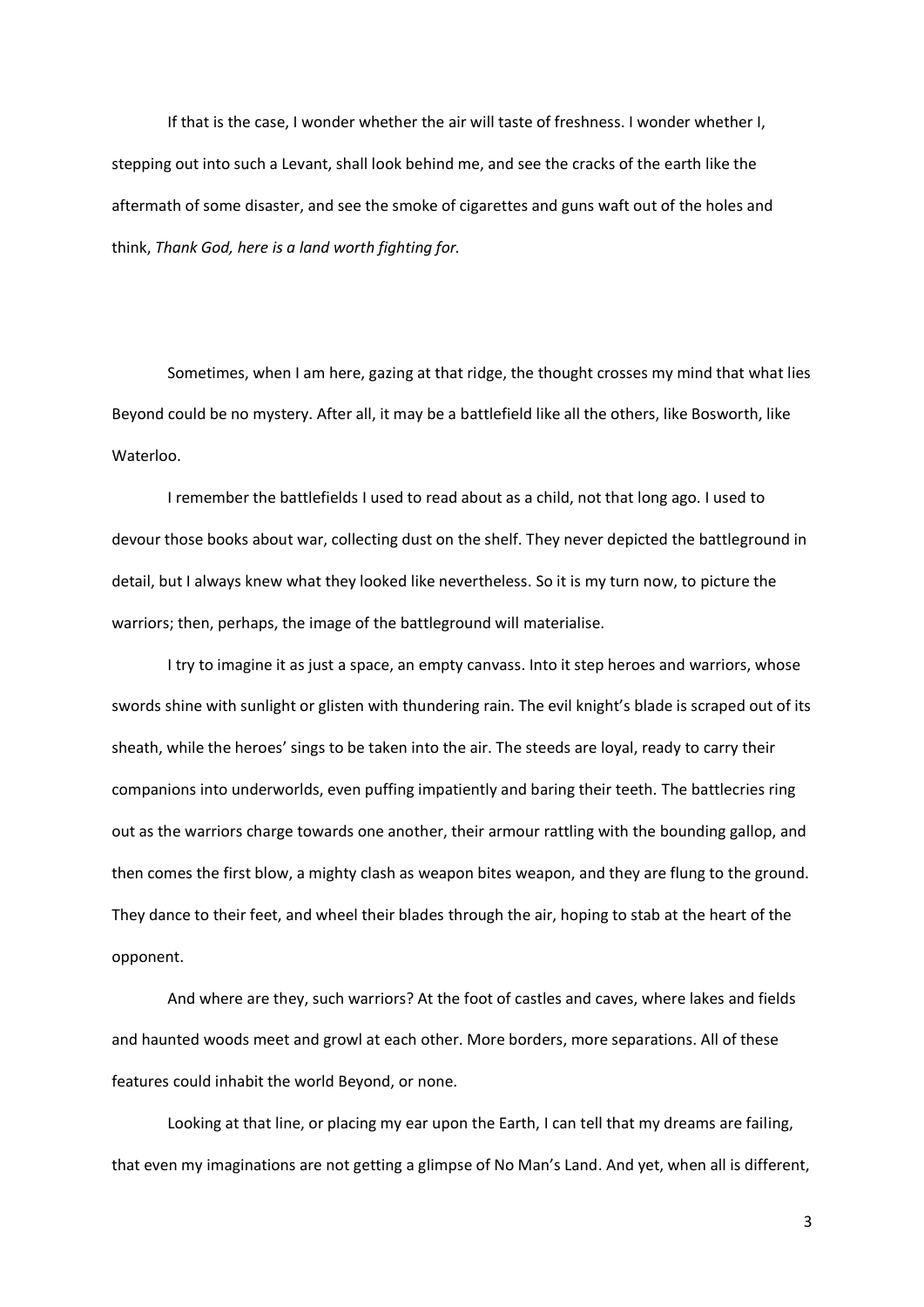something must stay the same. I will take my gun, and it will gleam in the sun, or drip in the rain. My equipment will be heavy about me, but it does not matter because I carry with it my country, my past, my armour. My companions and I do not have steeds, but we will run together, through underworlds; indeed we have lived together in one for long enough.

And, when it counts, I will stride into the caverns and lakes, and see the eye of the beast, and raise whatever weapons I have and slay dragons and airplanes, fairies and tanks, knights and Germans.

Days pass, enough for me to envisage entire realms. Still I have not seen the forbidden country. Still it remains hidden, behind that line, that ridge. I have been staring at the roof of my trench for what seems like eternities. Sometimes, earth crumbles down from the edge, but still nothing is revealed; just more sky.

One day, a worm crawls out of the earth of Beyond. I place the nozzle of my rifle to it, and it wraps itself around the end. I bring it close, and whisper to it. *Where have you been?* I say. *Tell me secrets, you spy. Is it a land of ghosts? Do they roam, and talk to each other, and make bets upon future victories? Is the enemy far off, into the distance, or are we neighbours, resting on the roots of the same tree? Did you come from a knight's apple, or have you been squirming through the skull of a beloved? Do you know anything, or is it the same to you to roam through gardens or gunfire?*

*Speak, or I will throw you back where you came. Be thankful, worm, to possess knowledge that men would kill to have for themselves. Be thankful, to see what I can only dream.*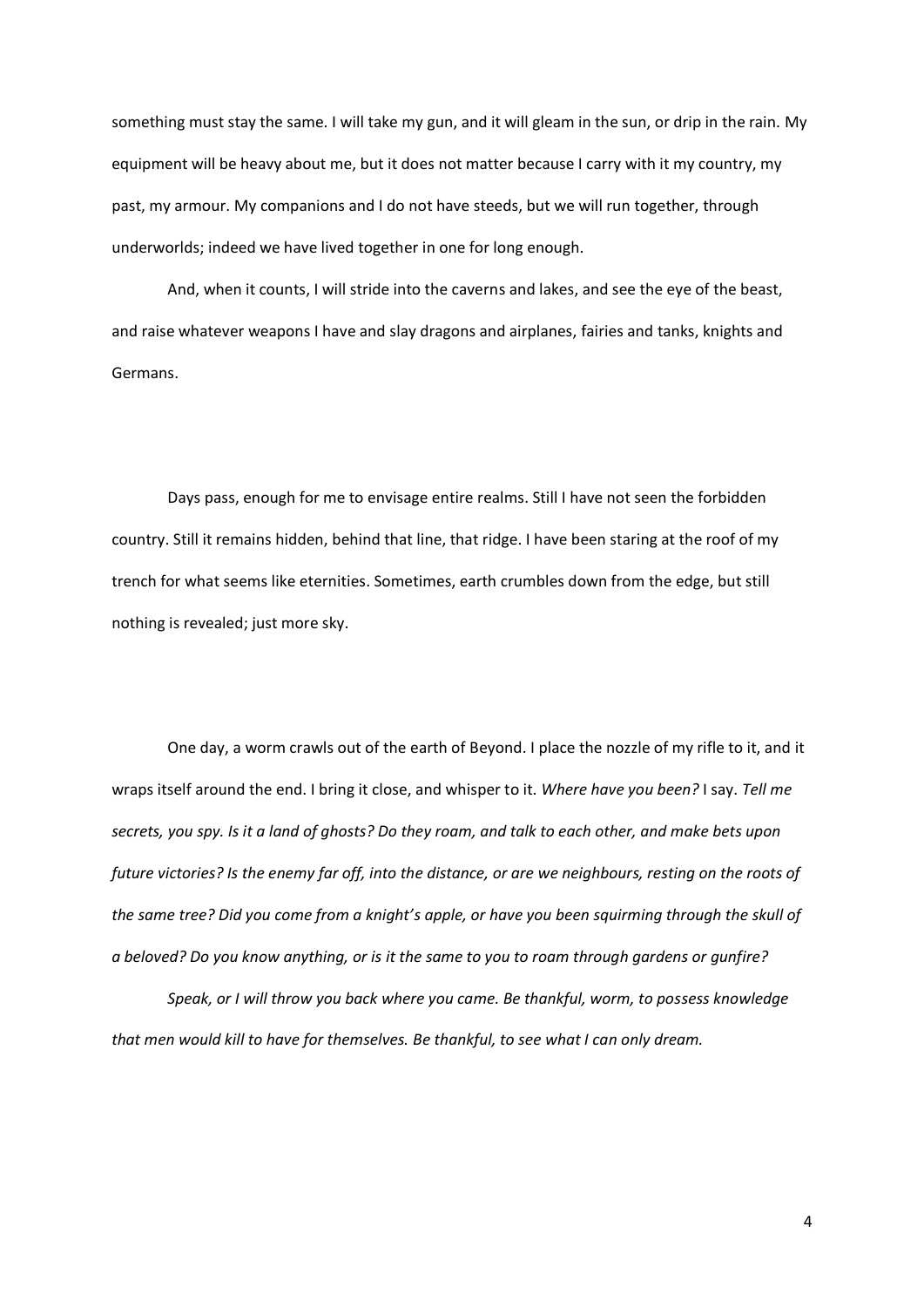Still I wonder. I wonder whether I wake one day, and the war will have ended. I wonder, then, what it would be like to drop my weapons, my helmet, and to scramble up there and set eyes upon the centre of this tug-of-war. Would I laugh if it were just to be a stretch of mud? Would I cry? Would I take off my boots, and feel the mud seep happily through my toes, standing on a patch of Earth freshly abandoned by death and torture- no longer No Man's Land, no longer a disowned country, but *my* country?

Further on, there is another line, of course. After that space, which is no one's, there is another ridge, dividing dirt and sky, and the other side of it is *them-* whoever they are, whatever they look like. They are savages, cruel predators upon this homeland, massacring their way through our world. Or, perhaps, they are men like us, speaking an unknown language.

Some of them, I wonder, must be further from their home than I am from mine. Surely that must weigh on their hearts as some sort of indication of their wrongdoing?

I listen, I listen, but their fire sounds much like ours. I do not know whether thousands lie waiting with their heads just below the roof of the trenches just as I do, or whether there is just a clutch of them, toying with us.

Sometimes I think of them as inhabiting an underground palace, listening to choirs, putting up their feet and playing games. Perhaps their bunks come with tables and ink and quills, and they write to their loved ones about petty things such as their chef's failure to make good *sauerkraut.* 

Sometimes I think of them as just like us, as if Beyond is a long mirror. And if that thought ever crosses my dreams, than I wonder what it would be like to finally raise my head over the top, and see my face rising up on the other side.

5